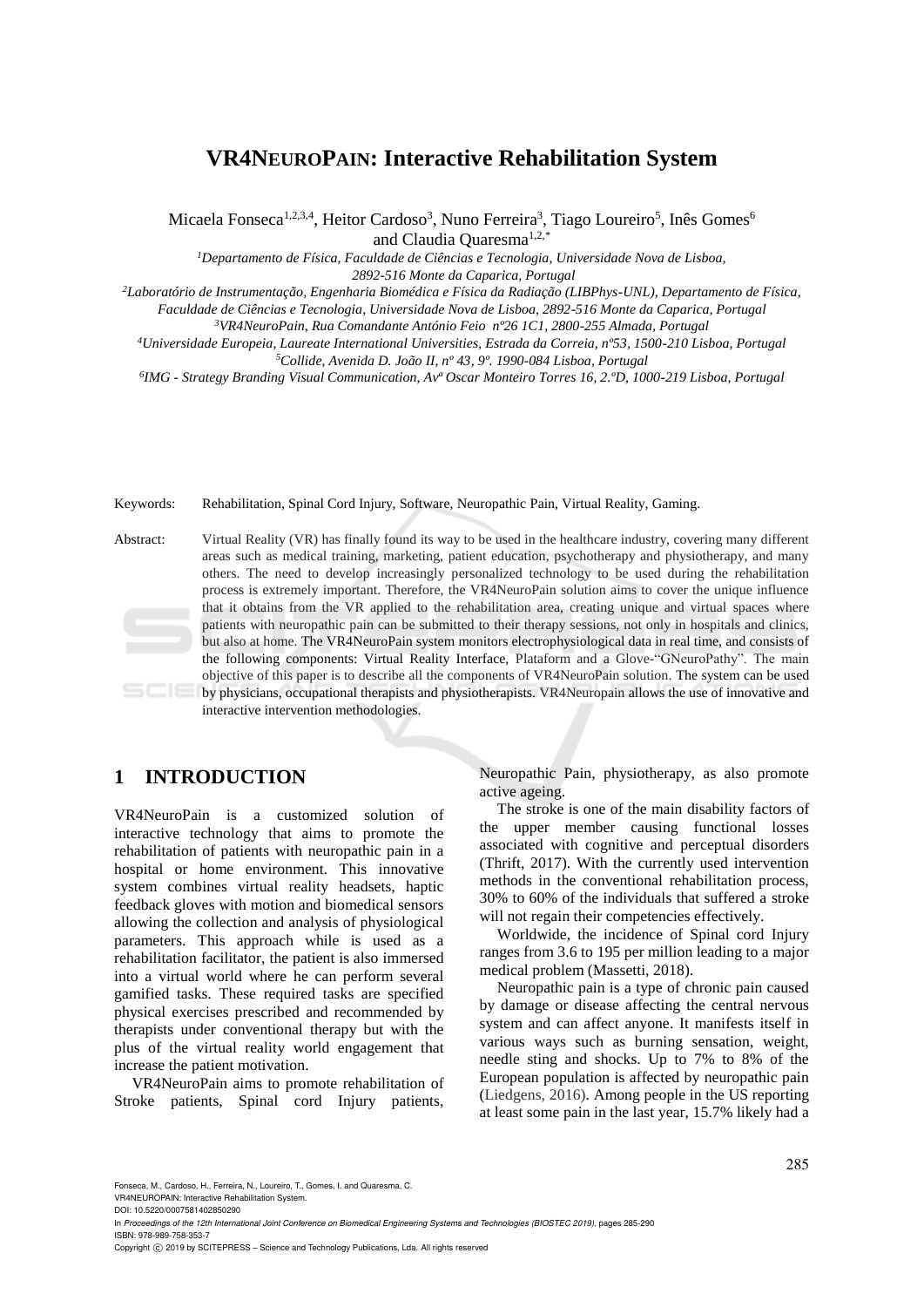syndrome with a neuropathic component (DiBonaventura, 2017).

Laver et al. (2012) refer that virtual reality seems to be a promising technology, however, currently, the studies are few and do not ensure the occupational interests of individuals, nor allow an active participation of caregivers. Computer games will be part of the future of healthcare and personalised healthcare system (Yannakakis, 2012). The games should be integrated into contingency plans for its high potential (Mc Callum, 2012).

On the other hand, the acquisition of biosignals has been increasingly used to monitor the physiological and biomechanical parameters, thus helping, in the definition of the intervention plan. So, the human activity monitoring by wearable electronic equipment is a new research area and it has been growing constantly over the past years. This approach is possible due to the easy selfadapting sensors, which provide the collected data to be processed to obtain the relevant analysis of the biosignals. Furthermore, the optimal combination of the sensors used (less as possible) and the data collected (much as possible) could provide a simple, but complete, health monitoring system.

Despite the portable systems are easy to use with these procedures, when monitoring requires extensive periods of time, the use of wearables devices is the most suitable method. Its implementation has a severe impact on some health assessment and interventions on the patient's and on the patient's clinical evolution.

Aligned with the wearable devices and the ubiquitous computing resources, the opportunity to use biofeedback therapy emerged. Biofeedback is a technique of training in which a person learns how to control involuntary bodily functions using the devices and it is increasingly used in clinical. Therefore, the real-time acquisition enables the subject to control involuntary bodily functions and the clinician can monitor in a real context.

So, biosignals and virtual reality, due to their impact importance, are relevant methodologies to be applied in rehabilitation

Therefore, an innovative solution was developed named "VR4NeuroPain", which associates virtual reality with sensory and motor stimulation (Quaresma, 2018). The system consists of the following components: Virtual Reality Interface, Platform and a Glove - "GNeuroPathy", that monitors electrophysiological data in real time.

The "VR4NeuroPain" system was developed to play an active role in the rehabilitation process, promoting patients' quality of life and well-being. It is based on the following therapeutic objectives:

- Performing fine and global movement;
- Distinguish tactile sensory stimuli;

The "VR4NeuroPain" also aims to motivate the rehabilitation process and stimulate technological literacy.

For that reason, the use of interactive technologies in rehabilitation process allows to reduce the time spent in that process and greater economic sustainability of the units of the health sector. In order to guarantee the applicability of the system it is necessary to carry out the validation of all the components. Therefore, one of the components of the "VR4NeuroPain" is the "GNeuroPathy" and has already been applied in people with no associated pathology and it has been found to be easy to apply and meets the proposed objectives (Quaresma et al., 2018).

It allows the integration in the conventional rehabilitation of interactive and playful methodologies that are in tandem with the motivations and occupational interests of the patients.

## **2 MATERIAL AND METHODS**

The study was approved by the Portuguese Ethics Committee of the Medicine and Rehabilitation Center of Alcoitão, in Portugal.

The components of VR4NeuroPain solution are (Figure 1): Haptic feedback Device, Glove "GNeuroPathy" System, VR4NeuroPain Platform and VR Game.



Figure 1: VR4NeuroPain Solution components.

### **2.1 Haptic Feedback Device**

For the haptic feedback device will be used the ESP32 BLE (development Board WiFi+Bluetooth Ultra Low Power Consumption - Dual Cores) placed inside a wrist band and wired connected to 5 small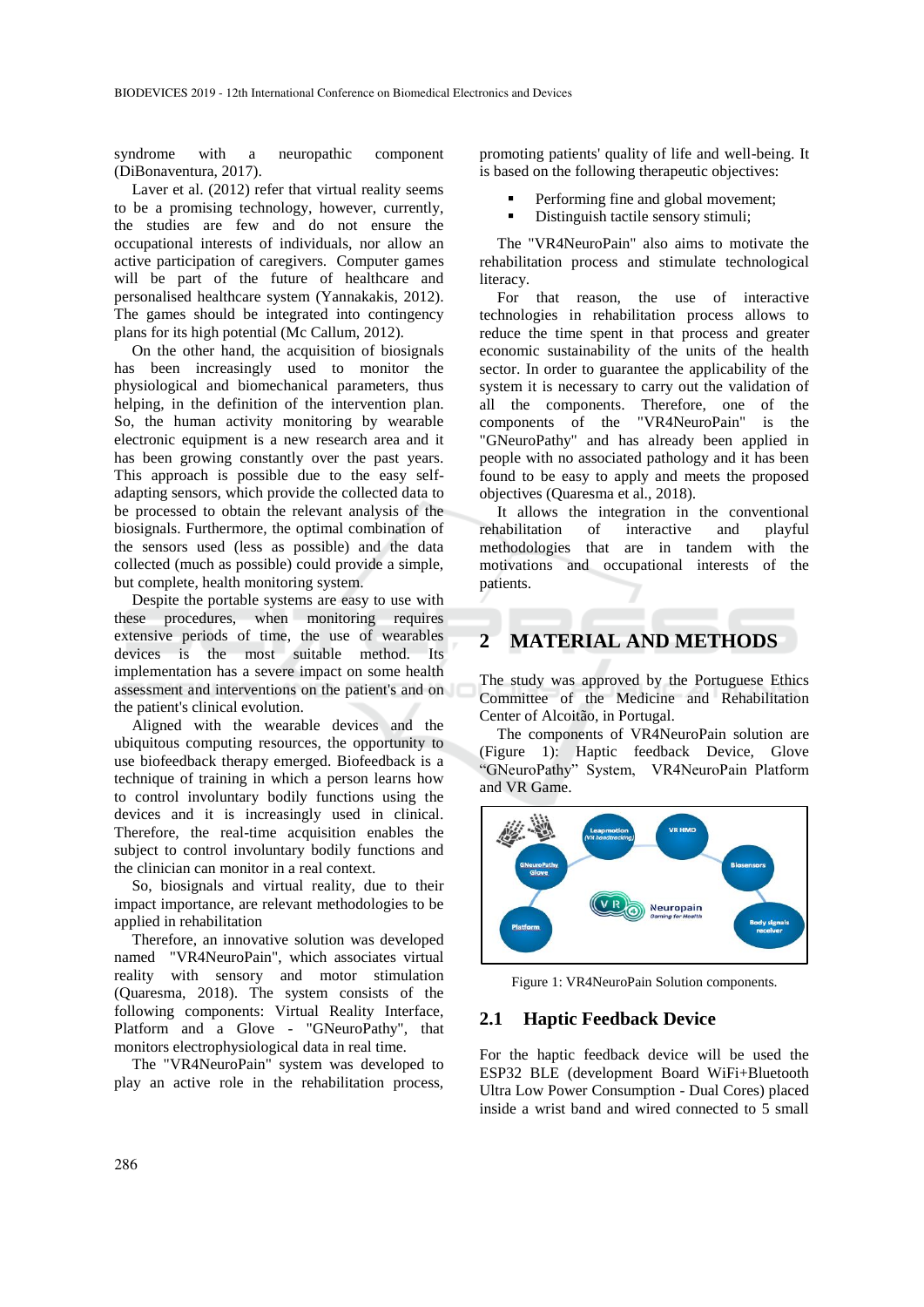vibrator motors (4.0 cm x 1.0 cm x 0.3 cm / Rated Voltage: DC 3.0V) embedded in the underside of each "GNeuroPathy" glove's fingers.

This device will be powered by a 3.7v battery while is bluetooth paired with the developed software providing different vibration patterns for each several virtual stimulus controlled by the therapist.



Figure 2: On the left - esp32 development board with Bluetooth low energy embedded (BLE).

On the right - the vibration motors that will be placed inside the glove's fingers.

# **2.2 Glove "GNeuroPathy" System**

The "GNeuroPathy" system is a glove that monitors electrophysiological data in real time. During the design process of "GNeuroPathy" it was necessary to take into account a set of requirements. Therefore, it was decided that the "GNeuroPathy" should:

- Allow integration of muscle activity with eletri-miography (EMG) and electro-dermal activity (EDA) sensors and not interfere with therapy performance.
- Be portable.
- Be light, comfortable and not interfere with the tasks performed by the subject. must be adaptable to various sizes of hand.
- Allowing a more real interaction with the subject and the object being manipulated.
- Be cheap for use by doctors and patients.
- Recreating a different sense of touch.

The "GNeuroPathy" glove (Figure 3) is easy to put on, allows object manipulation and integrates two types of sensors that collect EDA and EMG data. To record the EMG and EDA signals, a Bitalino \* acquisition module, 2 EMG sensors and 2 EDA sensors were used. To connect the sensors to the subject, 2 Ag / AgCL with adhesive electrodes nailed with solid adhesive were used by sensor (TIGA-MED Gold 01-7500, TIGA-MED GMBH, Germany).

Usability validation that examines subject's degree of satisfaction when using the glove (Quaresma et al., 2018).



Figure 3: The glove "GNeuroPathy".

Bitalino (Figure 4) records the biological signals simultaneously with a 16-bit resolution and sampling frequencies up to 1000 Hz. All data is transmitted via Bluetooth. To record the data transmitted from Bitalino, the software used was Plux OpenSignals.



Figure 4: The components of the Bitalino and the EDA sensors (Guerreiro et al., 2013; Guerreiro et al., 2014).

#### **2.3 VR4NeuroPain Platform**

The VR4NeuroPain platform is a responsive webbased solution and has the objective to help promote the rehabilitation of patients with neuropathic pain, through integration with the VR4NeuroPain solution (Figure 5). The platform can be used on desktops, laptops, tablets or mobile phones.

The VR4NeuroPain platform is composed of a database where is recorded all the information about patients, physicians, rehabilitation sessions schedules, configuration parameters for virtual reality games and scenarios, and other important information. The platform has also many userfriendly web pages created for registered users to manage all the necessary information.

The platform allows access to two types of users: clinicians (such us physicians/occupational, therapists) and platform administrators.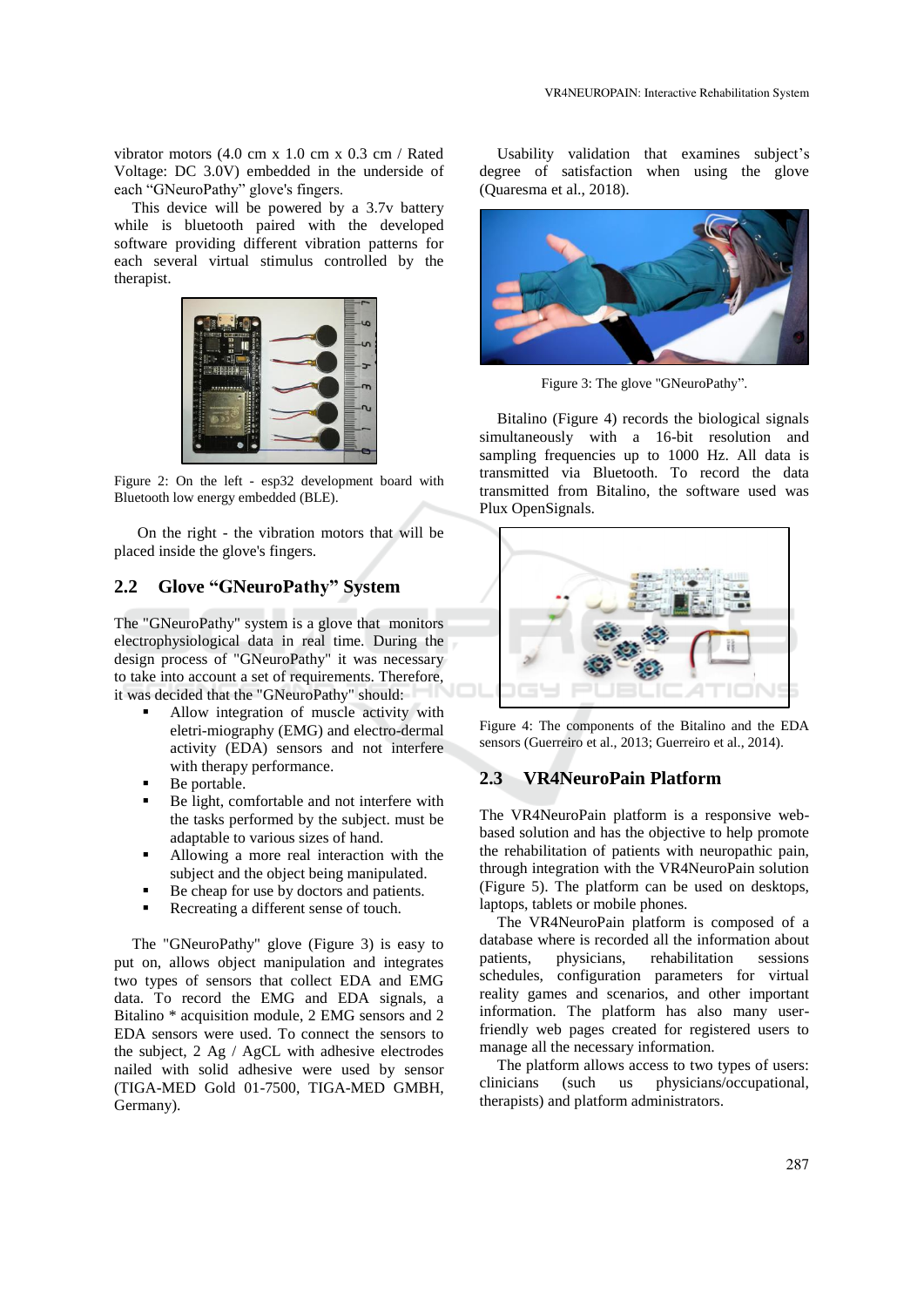The physicians/occupational therapists can record all clinical information of patients such as age, diagnosis, evaluation of rehabilitation parameters for patient sessions. They can also manage the schedule of their patient's rehabilitation sessions and have also access to reports and dashboards to assess the evolution of the patients.

The administrators manage the VR4NeuroPain platform, doing operations like configuring new users to access the platform, manage all rehabilitation sessions schedule, payments of sessions and they are also responsible in the configuration of all parameters of virtual reality games and scenarios used in VR4NeuroPain rehabilitation sessions and based on physicians requests.



Figure 5: The VR4NeuroPain Platform.

The VR4NeuroPain platform was created using WordPress which is a free and open-source content management system (CMS) based on PHP and MySQL. Wordpress is used by more than 60 million websites and is the the most popular website management system in use. Some areas of the VR4NeuroPain platform were customized using a template and applying several programming languages such as PHP, HTML, JavaScript and CSS. The database was based on MySQL which is an open-source relational database management system (RDBMS). To create the database the language chosen was SQL.

### **2.4 VR4NeuroPain Game**

Virtual Reality has great capabilities in person's embodiment and sense of presence inside virtual environments (Pozeg, 2017), where the user can really feel that they're living that virtual experience. Because of this, VR become commonly used among medical treatments due the fact that the virtual environment variables are more likely to be controllable and repeated. From phobias (Banos, 2002), motor cortex rehabilitation due stroke conditions (Alves, 2018) to spinal-cord injury

focused either in neuropathic pain improvements (Villiger, 2013), studies have shown that this technique is sustainably promising.

For example, (Villiger, 2013) found that Two thirds of the patients improved, immediately after the treatment and 12 to 16 weeks after treatment, showing long term effects, probably due beneficial effects of visual illusions on pain as they point on this study.

Said that, we expect either positive results with our approach, once literature present positive evidences.

The VR4NeuroPain game is a VR real-time rendering application made with the Unity engine, that enables neuropathic pain patients to undergo physical therapy at hospitals, clinics and also at home. By tracking the patient's movements and biosignals, the app is capable of monitoring posture, tracking therapy performance, correlate exercises with bio-signals and much more.

By using the Leap Motion interface as means to interact with the virtual environment we are removing the need for another physical interface to be used by the patient, thus allowing for a more natural and intuitive human machine interface (HMI) that will not require the adaptation of handbased exercises. Interactivity with the environment has been designed so that patients mimic everyday actions like pressing buttons or moving levers each time they are interacting with the virtual world.

Project Chatrooms is a multiplayer, multiplatform framework that enables multiple users to connect to the same virtual space and interact with one another. As such, it makes VR multiplayer development faster, easier, affordable and customized for developers.This framework is Hardware Agnostic runs on all VR hardware and non-VR on PC and Mac; Engine Agnostic - Unity and Unreal engines supported; Multiplayer Services Agnostic - Photon, GameSparks, SpatialOS or any other solution and supports Haptic gear and other VR specific equipment.

Thanks to the Project Chatrooms multiplayer VR framework, VR4NeuroPain may have health professionals following patients in real-time from anywhere in the world. Not only are they capable of joining the same virtual world (and therapy session) to monitor the patient's exercises, but they also have real-time access to the patient's bio-signals.

#### **2.5 Branding**

VR4NeuroPain is a state-of-art scientific product with a commercial purpose that aims to upgrade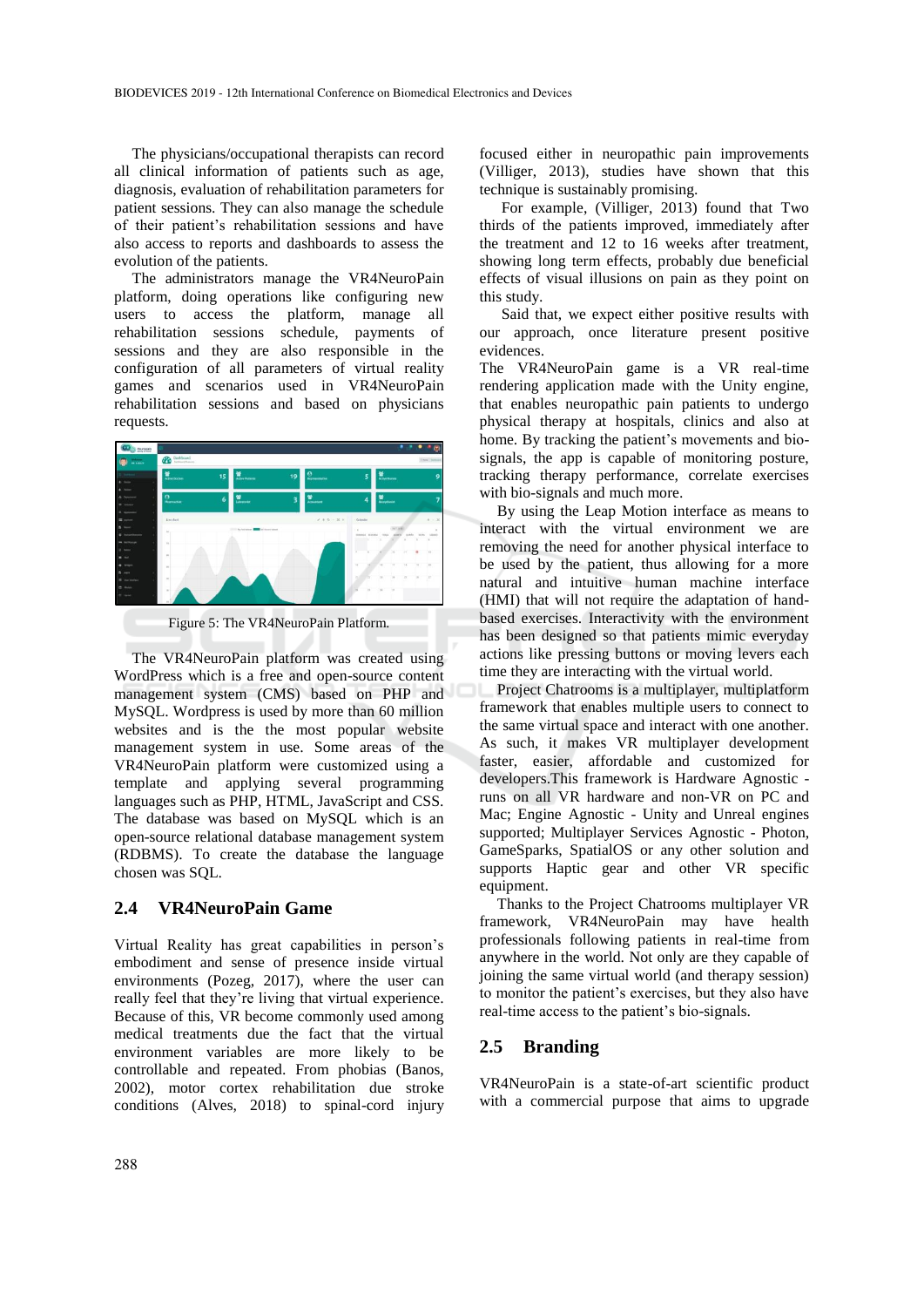neuropathic patients therapies with portable therapy. As it's about to improve patients quality of life, the brand identity strategy was based on how important was to keep the visual message straight and effective to those who will benefit on it.



Figure 6: The VR4NeuroPain Game.

#### **2.5.1 Brand Visual Solution**

The approach to the graphic identity solution comes down to the visual translation of the users experience - VR Glasses, which take the patient to a virtual therapy room, and biosensors gloves that connect that virtual reality with tactile stimulation (Figure 7).

Round and smooth shapes illustrates the flow of this experience with a real human purpose, and at the same time an hidden matrix structuring different levels of information.

The brand will predominantly live on screens, so using gradients was an opportunity to reinforce the flow concept and to make it feel bright and alive. Dark blue and electric green were combined as a positive standout palette that can grow over time.

In application, it's mostly about the gradient offset rounded shapes demanding the attention of VR4NeuroPain main asset - sensory vibration which can be sized and cropped in different layouts that create tension and make good use of free space.



Figure 7: Brand visual solution.

### **3 CONCLUSIONS**

The principal objective of this article is to present an ongoing project for system development named "VR4NeuroPain". In order to guarantee the applicability of the system it is necessary to carry out the validation of all the components.

In the future will be developed software with algorithms of processing of physiological signals, such us EDA and EMG. These algorithms must allow the correlation of the mentioned biosignals. In addition, the glove - "GNeuroPathy" must also be validated associated with the other parts of the system. Tests in individuals with neuropathic pain will be performed with the "VR4NeuroPain" and compared with the conventional procedure in order to prove that this is a reliable system.

The system can be used by multiple users and will allow us to apply innovative and interactive methodologies of intervention promoting the process of rehabilitation.

# **ACKNOWLEDGEMENTS**

The authors would like to thank all the healthcare professionals of Medicine and Rehabilitation Center of Alcoitão. The authors would like to thank Collide for the help and support provided in this investigation. PUBLICATIONS

## **REFERENCES**

- Alves, S. S., Ocamoto, G. N., de Camargo, P. S., Santos, A. T. S., & Terra, A. M. S. V. (2018). Effects of virtual reality and motor imagery techniques using Fugl Meyer Assessment scale in post-stroke patients. *International Journal of Therapy and Rehabilitation, 25(11), 587–596.*doi:10.12968/ijtr.2018.25.11.587
- Banos, R. M., Botella, C., Perpina, C., Alcaniz, M., Lozano, J. A., Osma, J., & Gallardo, M. (2002). Virtual reality treatment of flying phobia. *IEEE Transactions on Information Technology in Biomedicine,* 6(3), doi:10.1109/titb.2002.802380
- DiBonaventura MD, Sadosky A, Concialdi K, et al. The prevalence of probable neuropathic pain in the US: results from a multimodal general-population health survey. *J Pain Res.* 2017;10:2525-2538. Published 2017 Nov 1. doi:10.2147/JPR.S127014
- Guerreiro, J., Martins, R., Silva, H., Lourenço, A., Fred, A. 2013 BITalino: A Multimodal Platform for Physiological Computing. *Proc of the Int'l Conference*